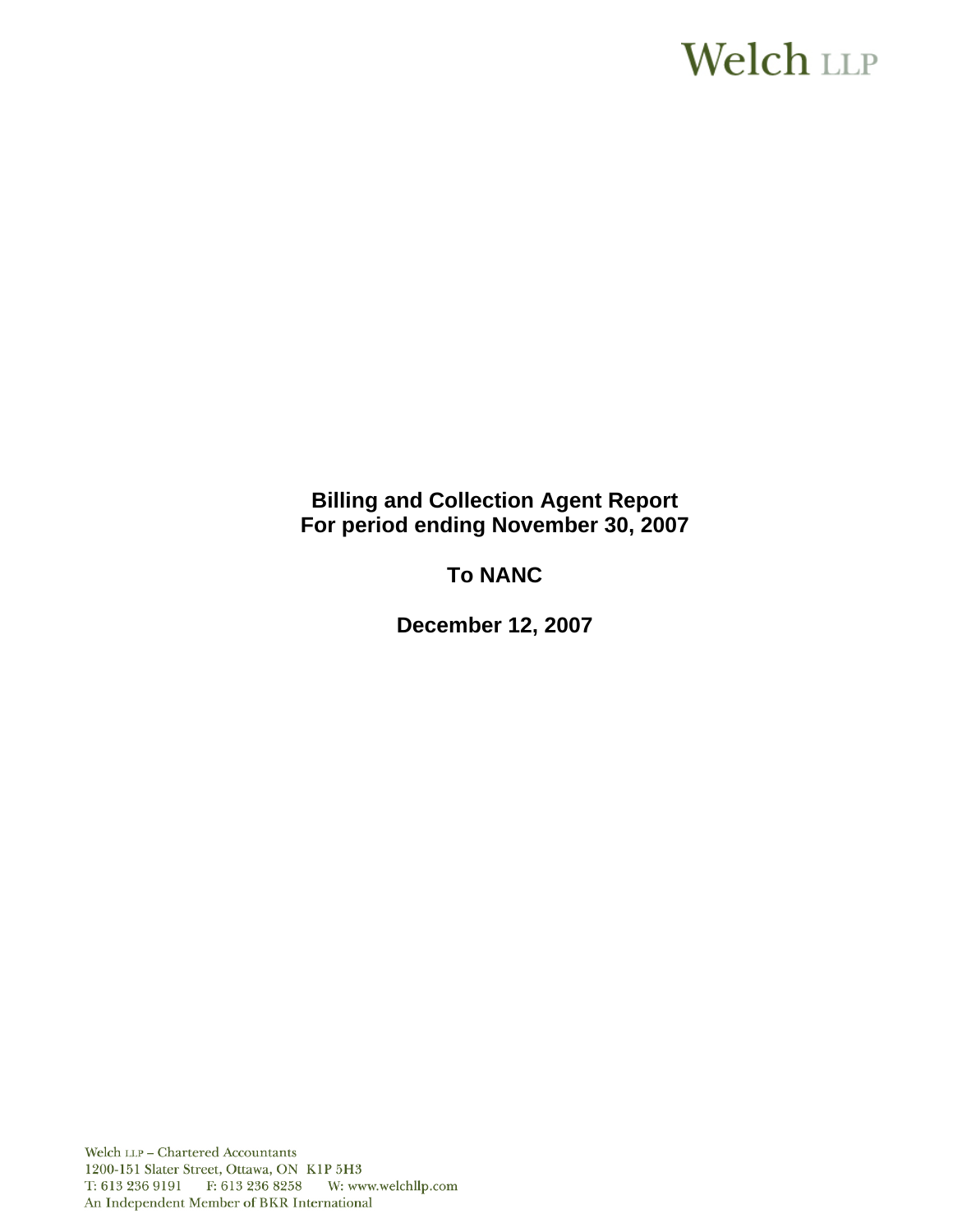## **NANPA FUND STATEMENT OF FINANCIAL POSITION November 30, 2007**

| <b>Assets</b>                                                         |              |
|-----------------------------------------------------------------------|--------------|
| Cash Balance in bank account                                          | \$<br>58,965 |
| Dreyfus Government Cash Management Fund                               | 4,553,000    |
| Receivable from US Carriers<br>266,713                                |              |
| Receivable from Canada<br>5,910                                       |              |
| Receivable from Caribbean countries<br>1,100                          |              |
| Receivables forwarded to FCC for collection (Over 90 days)<br>149,662 |              |
| Allowance for uncollectible accounts<br>(212, 200)                    | 211,185      |
| Interest receivable                                                   | 15,297       |
| <b>Total assets</b>                                                   | 4,838,447    |
| Less: Accrued liabilities (see below for makeup)                      | (1,058,413)  |
| <b>Fund balance</b>                                                   | 3,780,034    |
|                                                                       |              |

## **Makeup of Accrued Liabilities** (see following page for additional details)

| Welch LLP                                        | 38.719    |
|--------------------------------------------------|-----------|
| <b>NEUSTAR Pooling 1K Block Pooling Expenses</b> | 568.121   |
| <b>NEUSTAR Admin Expenses</b>                    | 247,625   |
| Data Collection Agent - USAC                     | 11.488    |
| pANI                                             | 87.460    |
| Fund audit                                       | 105,000   |
|                                                  | 1.058.413 |

#### **\*\*\*\*\*\*\*\*\*\*\*\*\*\*\*\*\*\*\*\*\*\*\*\*\*\*\*\*\*\*\*\*\*\*\*\*\*\*\*\*\*\*\*\*\*\*\*\*\*\*\*\*\*\*\*\*\*\*\*\*\*\*\*\*\*\*\*\*\*\*\*\*\*\*\*\*\***

#### **Other items of note**

During November 2007, the Dreyfus Government Cash Management Fund earned a rate of return of 4.18%.

Receivables in the amount of \$50,053 was sent to the FCC for collections. Carriers were sent two notices informing them of their outstanding balances.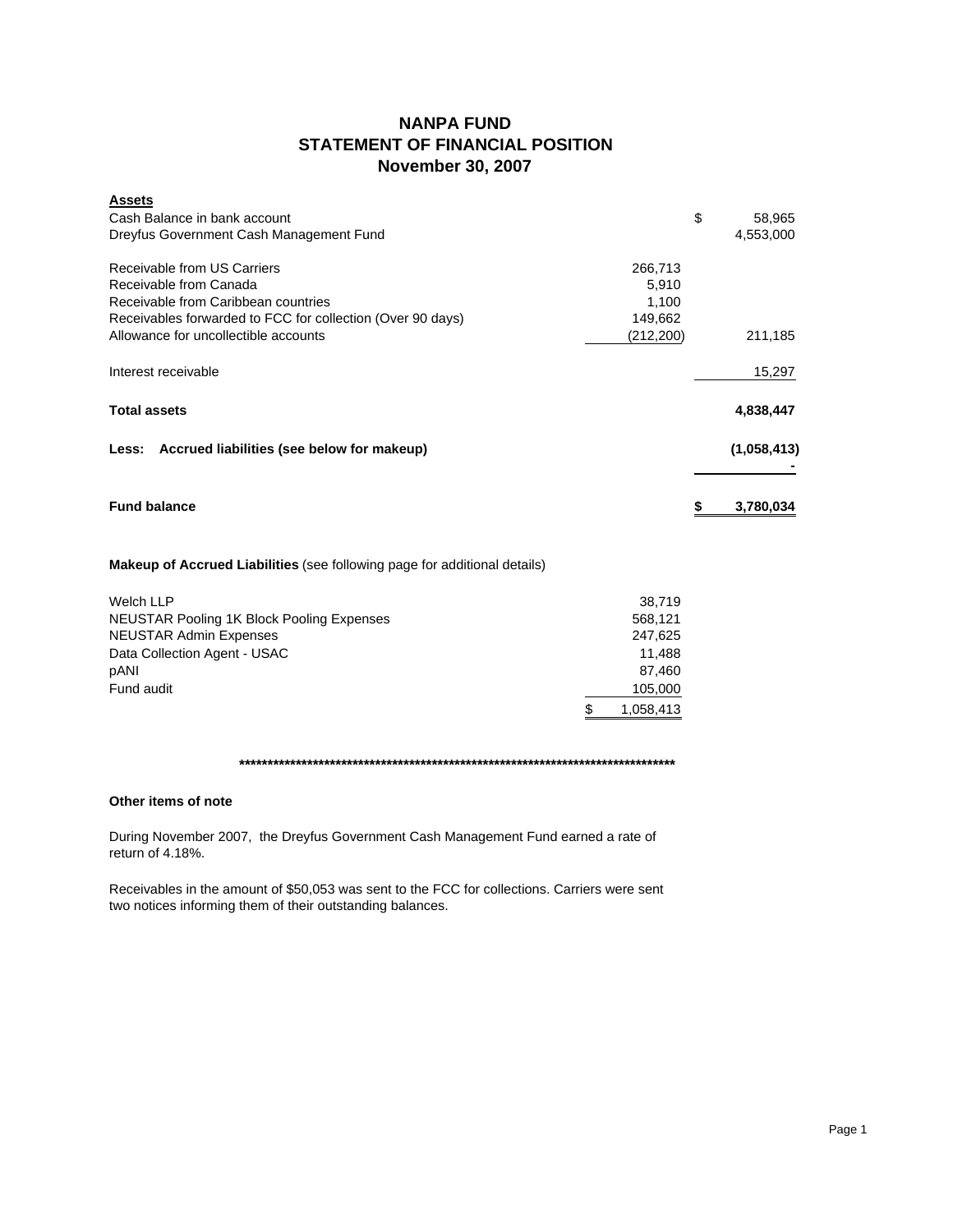#### **NANPA FUND FORECASTED STATEMENT OF CHANGES IN FUND BALANCEJULY 2007 TO NOVEMBER 2008**

|            |                                           | Actual                                                  |                                          | <b>Budgeted</b>                          |                                          |                                          |                                          |                                          |                                          |                                                |                                                           | Estimated                                      |                                                                                                                      |                                          |                                          |                                          |                                          |
|------------|-------------------------------------------|---------------------------------------------------------|------------------------------------------|------------------------------------------|------------------------------------------|------------------------------------------|------------------------------------------|------------------------------------------|------------------------------------------|------------------------------------------------|-----------------------------------------------------------|------------------------------------------------|----------------------------------------------------------------------------------------------------------------------|------------------------------------------|------------------------------------------|------------------------------------------|------------------------------------------|
|            | July 07 - Oct<br>07                       | <b>Nov-07</b>                                           | Dec-07                                   | Jan-08                                   | Feb-08                                   | Mar-08                                   | Apr-08                                   | May-08                                   | <b>Jun-08</b>                            | <b>Total</b><br><b>Budget</b>                  |                                                           | forecasted balance at<br>June 30/08 and budget | <b>Jul-08</b>                                                                                                        | Aug-08                                   | Sep-08                                   | Oct-08                                   | Nov-08                                   |
|            |                                           |                                                         |                                          |                                          |                                          |                                          |                                          |                                          |                                          |                                                |                                                           |                                                |                                                                                                                      |                                          |                                          |                                          | 5,909                                    |
|            | 13,970                                    | $\sim$                                                  | $\sim$                                   | $\sim$                                   | $\sim$                                   | $\sim$                                   | $\sim$                                   | $\sim$                                   | $\sim$                                   | 13,970                                         | 13,949                                                    | 21                                             | 13,849                                                                                                               | $\sim$                                   | $\sim$                                   | $\sim$                                   | $\sim$                                   |
|            | 43,521                                    | 5,910                                                   | 5,910                                    | 5,910                                    | 5,910                                    | 5,910                                    | 5,910                                    | 5,911                                    | $\sim$                                   | 84,892                                         | 84,871                                                    | 21                                             | 19,758                                                                                                               | 5,909                                    | 5,909                                    | 5,909                                    | 5,909                                    |
| (1)        | 3,163,348                                 | 201,067                                                 | 199,777                                  | 199,777                                  | 199,777                                  | 199,777                                  | 199,777                                  | 199,777                                  | ٠                                        | 4,563,077                                      | 4,530,185                                                 | 32,892                                         | 2,354,951                                                                                                            | 199,777                                  | 199,777                                  | 199,777                                  | 199,777                                  |
| (2)        | 9,100                                     | 900                                                     | $\sim$                                   | $\sim$                                   | $\sim$                                   | $\sim$                                   | $\sim$                                   | $\overline{\phantom{a}}$                 | 115,000                                  | 106,800                                        |                                                           | 8,200                                          | $\sim$                                                                                                               | $\sim$                                   | $\sim$                                   | $\sim$                                   |                                          |
| (3)        | 78,896                                    | 15.493                                                  | 15,000                                   | 15,000                                   | 15,000                                   | 15,000                                   | 15,000                                   | 15,000                                   | 15,000                                   | 199,389                                        | 180,000                                                   | 19,389                                         | 15,000                                                                                                               | 15,000                                   | 15,000                                   | 15.000                                   | 15,000                                   |
|            | 3,276,664                                 | 223,370                                                 | 220,687                                  | 220,687                                  | 220,687                                  | 220,687                                  | 220,687                                  | 220,688                                  | 130,000                                  | 4,954,158                                      | 4,910,056                                                 | 44,102                                         | 2,389,709                                                                                                            | 220,686                                  | 220,686                                  | 220,686                                  | 220,686                                  |
|            |                                           |                                                         |                                          |                                          |                                          |                                          |                                          |                                          |                                          |                                                |                                                           |                                                |                                                                                                                      |                                          |                                          |                                          | 118,333                                  |
|            |                                           |                                                         |                                          |                                          |                                          |                                          |                                          |                                          |                                          |                                                |                                                           |                                                |                                                                                                                      |                                          |                                          |                                          |                                          |
|            |                                           |                                                         |                                          |                                          |                                          |                                          |                                          |                                          |                                          |                                                |                                                           |                                                |                                                                                                                      |                                          |                                          |                                          | 189,375                                  |
|            |                                           |                                                         |                                          |                                          |                                          |                                          |                                          |                                          |                                          |                                                |                                                           |                                                |                                                                                                                      |                                          |                                          |                                          |                                          |
| (4)<br>(5) | 79,600<br>15,208                          | 19,900<br>3,684                                         | 19,900<br>4.667                          | 19,900<br>4,667                          | 19,900<br>4,667                          | 19,900<br>4.667                          | 19,900<br>4,667                          | 19,900<br>4,667                          | 19,900<br>4,667                          | 238,800<br>51,561                              | 238,800                                                   | <b>Section</b><br>4,439)                       | 19,900<br>4.667                                                                                                      | 19,900<br>4,667                          | 19,900<br>4,667                          | 19,900<br>4,667                          | 19,900<br>4,667                          |
| (6)        | $\sim$                                    |                                                         |                                          |                                          |                                          | $\sim$                                   | $\sim$                                   | $\overline{\phantom{a}}$                 | 30,000                                   | 30,000                                         | 30,000                                                    |                                                |                                                                                                                      |                                          |                                          |                                          |                                          |
| (10)       |                                           |                                                         |                                          |                                          |                                          | 700,000                                  |                                          |                                          | $\sim$                                   | 700,000                                        | 700,000                                                   |                                                |                                                                                                                      |                                          |                                          |                                          |                                          |
| (11)       | 56,235                                    | 4.107                                                   | $\sim$                                   | $\sim$                                   |                                          | $\sim$                                   | $\sim$                                   | $\sim$                                   | $\sim$ 100 $\pm$                         | 60,342                                         | $\sim$                                                    | 60,342                                         | $\sim$                                                                                                               | $\overline{\phantom{a}}$                 | $\sim$                                   | $\sim$                                   | $\sim$ 100 $\pm$                         |
|            | 1,278,982                                 | 336,531                                                 | 365,675                                  | 329,582                                  | 329,582                                  | 1,029,582                                | 329,582                                  | 329,582                                  | 401,263                                  | 4,730,361                                      | 5,900,140                                                 | (1, 169, 779)                                  | 332,275                                                                                                              | 332,275                                  | 332,275                                  | 332,275                                  | 332,275                                  |
|            | 1,997,683                                 | 113,161) (                                              | 144,988)                                 | 108,895)                                 | 108,895)                                 | 808,895)                                 | 108,895) (                               | 108,894) (                               | 271,263)                                 | 223,797 (                                      |                                                           | 1,213,881                                      | 2,057,434                                                                                                            | 111,589)                                 | 111,589)                                 | 111,589)                                 | 111,589)                                 |
|            | 1,895,512                                 | 3.893.195                                               | 3,780,034                                | 3,635,046                                | 3,526,151                                | 3,417,256                                | 2,608,36                                 | 2,499,466                                | 2,390,572                                | 1,895,512                                      | 1,990,084                                                 | 94,572)                                        | 2,119,309                                                                                                            | 4,176,743                                | 4.065.154                                | 3,953,565                                | 3,841,976                                |
|            | 3,893,195                                 | 3.780.034                                               | 3,635,046                                | 3,526,151                                | 3.417.256                                | 2,608,361                                | 2,499,466                                | 2,390,572                                | 2,119,309                                | 2,119,309                                      | 1,000,000                                                 | 1,119,309                                      | 4,176,743                                                                                                            | 4,065,154                                | 3,953,565                                | 3,841,976                                | 3,730,387                                |
|            |                                           |                                                         |                                          |                                          |                                          |                                          |                                          |                                          |                                          |                                                |                                                           |                                                |                                                                                                                      |                                          |                                          |                                          |                                          |
|            | 2,893,195                                 | 2,780,034                                               | 2,635,046                                | 2,526,151                                | 2,417,256                                | 1.608.361                                | 1,499,466                                | 1,390,572                                | 1,119,309                                | 1,119,309                                      |                                                           |                                                | 3,176,743                                                                                                            | 3,065,154                                | 2,953,565                                | 2,841,974                                | 1,000,003<br>2,730,384                   |
|            | 3.893.195                                 | 3.780.034                                               | 3.635.046                                | 3.526.151                                | 3.417.256                                | 2.608.36                                 | 2.499.466                                | 2.390.572                                | 2.119.309                                | 2.119.309                                      | 1.000.000                                                 |                                                | 4.176.743                                                                                                            | 4.065.154                                | 3.953.565                                | 3.841.976                                | 3,730,387                                |
|            | (1)<br>(1)<br>(4), (8)<br>(4), (7)<br>(9) | 29,551<br>499,894<br>1,057,607<br>429,562)<br>1.000.000 | 5,910<br>119,467<br>189,374<br>1.000.000 | 5,910<br>126,134<br>214,974<br>1.000.000 | 5,910<br>115,640<br>189,375<br>1.000.000 | 5,910<br>115,640<br>189,375<br>1.000.000 | 5,910<br>115,640<br>189,375<br>1.000.000 | 5,910<br>115,640<br>189,375<br>1,000,000 | 5,911<br>115,640<br>189,375<br>1.000.000 | ٠<br>157,319<br>189,377<br>$\sim$<br>1,000,000 | 70,922<br>1,481,014<br>2,598,206<br>429,562)<br>1,000,000 | 70,922<br>1,450,340<br>1,000,000               | <b>Variance between</b><br>115,000<br>30,674<br>3,200,000<br>601,794)<br>654,562)<br>225,000 (<br>56,000<br>990,084) | 5,909<br>118,333<br>189,375<br>1.000.000 | 5,909<br>118,333<br>189,375<br>1.000.000 | 5,909<br>118,333<br>189,375<br>1.000.000 | 5,909<br>118,333<br>189,375<br>1.000.002 |

#### **Assumptions:**

(1) The US carrier contributions for the period from July 2007 to June 2008 is based upon actual billings. 2007/08 International carrier revenue is based on actual. The contributions for July to November 2008 are estimates

**(2)** These fees represent the \$100 late filing fee charged to those companies that do not file the Form 499A by the due date.

**(3)** Interest income projections are estimates

**(4)** The expenses for the NANPA Administration, 1K Block Pooling and Welch LLP are based on contracts in force. NANPA Administration contract expires June 2008.

The expense for NANPA Administration for July - November 2008 is based on the current contract.

**(5)** The expense for the Data Collection Agent is based on estimate of costs by USAC for the 2007 calendar year.

(6) \$45,000 for 2004/05 and \$30,000 each has been accrued for 2005/06 and 2006/07 fiscal years for the annual operations audit. The contract will be awarded once the FCC reviews some contractual issues regarding the audit

**(7)** The December forecasted amount includes the forecasted monthly billing of \$189,375 plus the cost of submitted change orders of \$25,599

**(8)** The December forecasted amount includes the forecasted monthly billing of \$115,640 plus approved changes orders of \$10,494

(9) The cost for pANI of \$87,460 has been provided for as per approved change order #48. It is to cover the time period from initiation to August 14, 2007. Interim p-ANI administration is now covered under the new Pooling

(10) The budget allowed \$700,000 for 16 carrier audits. There were no audits conducted in the calendar year 2007 to date. The FCC is revising the procurement procedure and will not be conducting any audits until this is in

**(11)** The allowance covers all accounts considered potentially uncollectible at November 30, 2007. This will be covered by the contingency allowance.

#### **Reconciliation of Forecast at June 30, 2008 to Budget**

| Budgeted fund balance at June 30/08 - contingency                            | 1000000    |
|------------------------------------------------------------------------------|------------|
| Shortfall in fund incurred between budget period (March 2006) and June 2006  | (94, 572)  |
| Additional billings in July and August 2007                                  | 32,913     |
| Late filing fees (reversal) for Form 499A - 2006                             | (8, 200)   |
| Additional interest earned in July over budget                               | 19,389     |
| Adjustment to June NANP Admin estimate to actual                             | 7,000      |
| NANP Admin change orders#6, 7, 8, 9, 10, 11, 12 and 13 not budgeted for      | (37, 674)  |
| Data Collection fees - Adjust March to September estimates to actual         | 4,439      |
| Bad debts not budgeted for                                                   | (60, 342)  |
| Annual operations audit - 2005, 2006 and 2007 not performed yet              |            |
| Unexpended budget for carrier audits not performed in 2006/07 budget year    |            |
| Adjustment of interim p-ANI costs to actual (over budgeted) based on CO#48   | 429,562    |
| p-ANI costs included in Pooling contract - not a separate item as budgeted   | 225,000    |
| Change order #46 cancelled, adjustments to CO #44,47,49 and 51 from budge    | 9,439      |
| Pooling Change Order #51 not budgeted                                        | (16, 987)  |
| Adjustment for Pooling based on actual contract from mid August to June 30th | 772,941    |
| Adjustment to April to mid August 2007 Pooling bill estimates to actual      | 218,635    |
| Pooling - award fee                                                          | (9,056)    |
| Pooling - merit bonus re old contract (Jan 1/07 to August 14/07)             | (183, 805) |
| Pooling - Fixed fee re old contract (Jan 1/07 to August 14/07)               | (189, 373) |
| Forecasted Fund balance at June 30/08                                        | 2,119,309  |